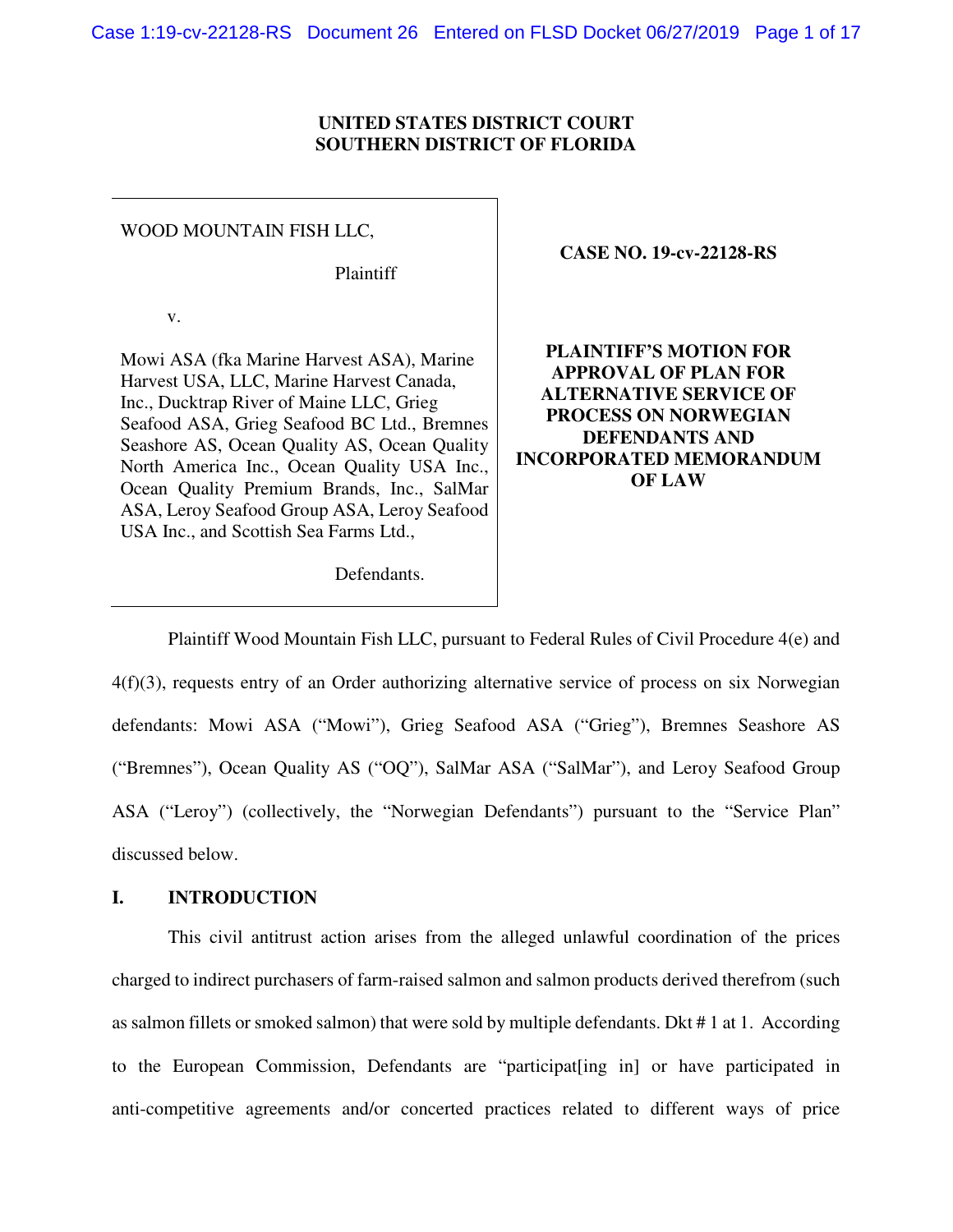coordination in order to sustain and possibly increase the prices for Norwegian salmon." *Id*. at 2. The complaint names fifteen defendants: five U.S. companies, three Canadian companies, one United Kingdom company, and the six Norwegian Defendants.<sup>1</sup> *Id*. at 3-9. As an antitrust action, this case falls under the purview of Section 12 of the Clayton Act, which authorizes worldwide service. 15 U.S.C. § 22.

In this Motion and Incorporated Memorandum, Plaintiff seeks an Order authorizing a threepart alternative service of process on the six Norwegian Defendants by email, by digital publication on a specially created website, and by service on U.S. subsidiary offices (except SalMar, which has no U.S. office or subsidiary).

# **II. ANOTHER COURT IN THIS JURISDICTION HAS ORDERED THE IDENTICAL ALTERNATIVE SERVICE PLAN ON THE IDENTICAL DEFENDANTS.**

In a related action proceeding in this jurisdiction, involving the same allegations of wrongdoing and the same Norwegian Defendants,<sup>2</sup> Judge Altonaga has already ordered the identical Plan for Alternative Service of Process on Norwegian Defendants requested in this Motion to be implemented. *In re: Farm-Raised Salmon and Salmon Prods. Antitrust Litig.*, Case No. 19-21551-CIV-ALTONAGA/Goodman (S.D. Fla. May 14, 2019). (Order attached as Exhibit 1 to the Declaration of Heidi M. Silton, ("Silton Decl."), ¶¶ 2, 3). The Order states:

 "Plaintiffs' service plan is reasonably calculated to give notice to the foreign Defendants. Plaintiffs cite numerous cases where courts have authorized plaintiffs to serve foreign defendants through e-mail, publication, and a subsidiary. . . . Similarly, here (1) Defendants conduct a majority of their business over the Internet; (2) Defendants routinely use e-mail to conduct their business; (3) Defendants have subsidiaries in the United States that have a sufficiently close

 $\overline{a}$ 

<sup>&</sup>lt;sup>1</sup> Plaintiff has already served four of the U.S. defendants; Leroy Seafood USA, Inc. (North Carolina), Ducktrap River of Maine, LLC, Ocean Quality Premium Brands, Inc. (Delaware), and Ocean Quality USA, Inc. (Delaware), and is in the process of serving Marine Harvest USA, LLC (Florida), and, as well as Canadian defendants Marine Harvest Canada, Inc., Grieg Seafood BC Ltd., and Ocean Quality North America Inc. and U.K. defendant Scottish Sea Farms Ltd.

 $2$  That case is brought by the direct purchasers; this case is brought by the indirect purchasers.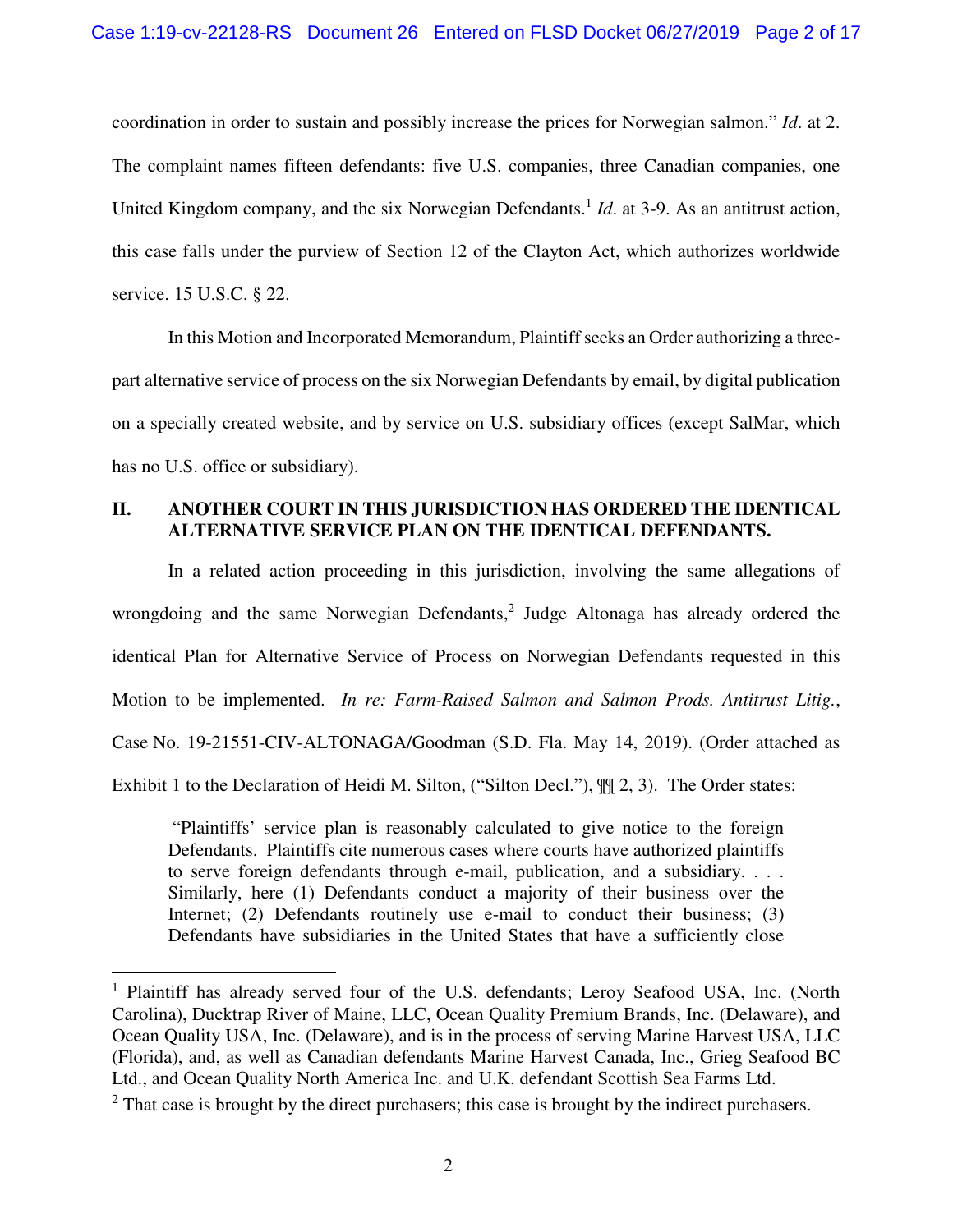relationship to the Defendant parent companies; and (4) Plaintiffs show that email is likely to reach Defendants."

*Id*. at 3. The Court ordered:

- "1. Plaintiffs may serve summons, a copy of the Complaint, and all other future filings in this matter upon each Norwegian Defendant via the e-mail addresses provided by that Defendant (i) as part of the data related to its online marketing, advertising, sales and website, including customer service e-mail address and onsite contact form; or (ii) via its sales agents in the United States listed on the website for each domain name; and
- 2. Plaintiffs may serve summons, a copy of Schneider's Fish and Seafood Corp.'s Complaint, and all other future filings in this matter upon the Norwegian Defendants via publication by posting a copy of the same on the website available at [website url set up for that purpose]."

*Id.* at 4. Such alternative service in the present case is warranted and permissible in light of the above, and as set forth more fully below.

# **III. DOMESTIC SERVICE ON NORWEGIAN ENTITIES IS WARRANTED AND PERMISSIBLE.**

This motion addresses service of process on the Norwegian Defendants. Norway is a signatory to The Hague Convention on Service Abroad of Judicial and Extrajudicial Documents in Civil or Commercial Matters (the "Hague Convention"). Norway, however, has objected to the more liberal Section 10 of the Hague Convention, under which section Plaintiff intends to serve the Canadian and United Kingdom defendants via direct service on those defendants in Canada and the United Kingdom. However, service under the Hague Convention in Norway—which must proceed through Norway's Central Authority—will take too long for the speedy and inexpensive determination of this case. The Service Plan will fulfill the mandate of Rule 1 "to secure the just, speedy, and inexpensive determination of every action and proceeding." *See, e.g.*, *Societe Nationale Industrielle Aerospatiale v. United States Dist. Court for S. Dist.*, 482 U.S. 522, 542-43 (1987) ("A rule of first resort [to the Hague Evidence Convention] in all cases would therefore be inconsistent with the overriding interest in the 'just, speedy, and inexpensive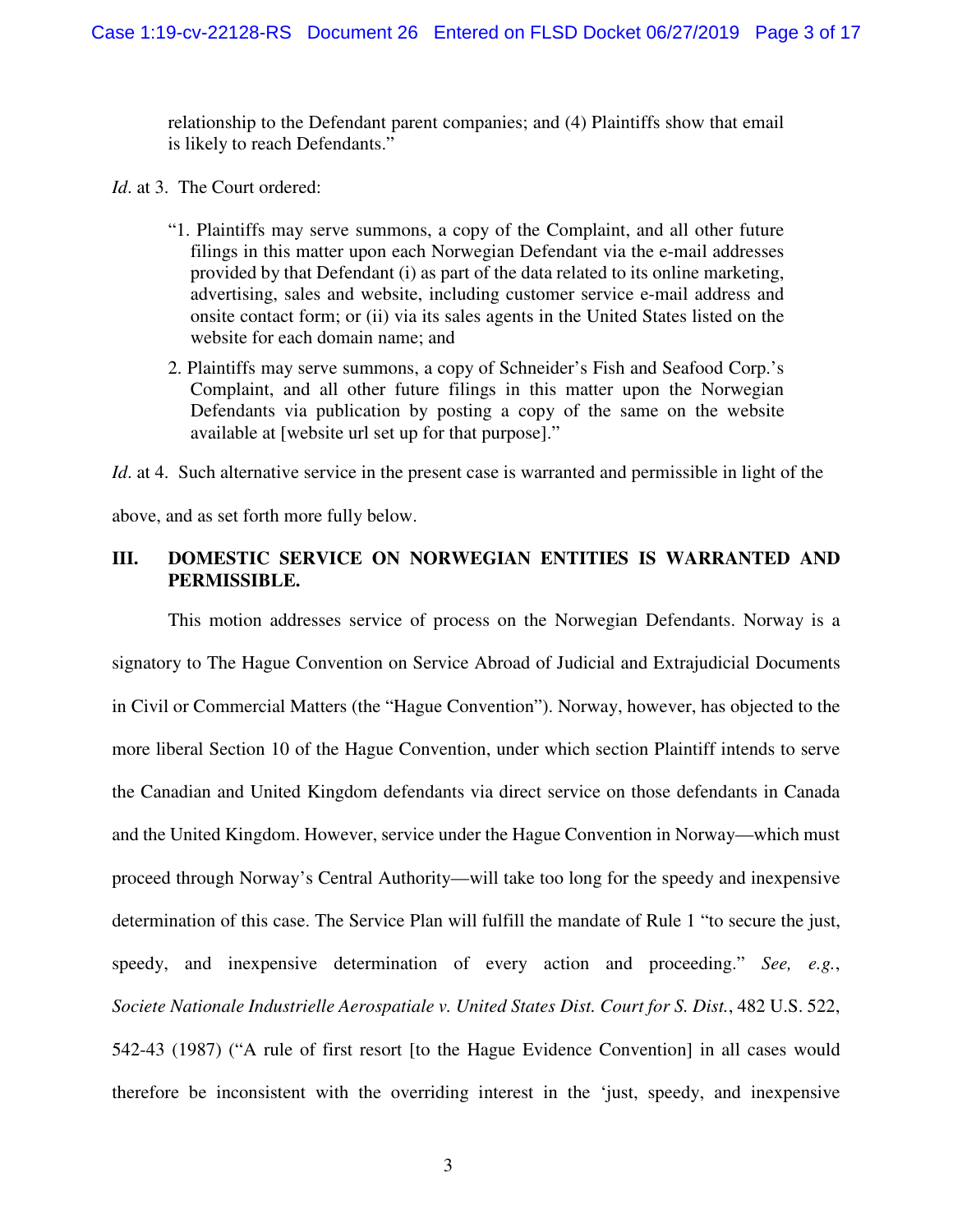determination' of litigation in our courts") (citing Rule 1); *Marks v. Alfa Grp.*, 615 F. Supp. 2d 375, 379 (E.D. Pa. 2009) (authorizing alternative service under Rule 4(f)(3) and citing the policy of Rule 1). Service in Norway via the Hague Convention will result in extensive and unnecessary delay and expense. First, it will require translation of the summonses, cover sheet, and complaint. The complaint alone is 69 pages and the cost of translation will exceed \$2,000. *See* Silton Decl., ¶ 22. Once translated, the documents will have to be transmitted to Norway's Central Authority, which will then serve the documents. In Norway, "[t]he average time from receipt at the Central Authority to execution of the request varies between 3-5 months."<sup>3</sup> The Hague Law Blog gives an even longer estimate of five to six months.<sup>4</sup> The Federal Rules of Civil Procedure give courts the discretion in situations precisely like this to *approve* reasonable alternatives to the costly, time consuming, and potentially fruitless procedure of attempting service through the Hague Convention. *See Cincinnati Ins. Co. v. Belkin Corp.*, No. 07-0615-WS-C, 2008 WL 60402, at \*1 (S.D. Ala. Jan. 2, 2008) ("[S]ervice of process . . . pursuant to the Hague Convention will take between four and six months."). This extended wait is unnecessary in this case because the Norwegian Defendants are all major companies with strong U.S. connections, including wholly-owned subsidiaries in several cases with business emails listed on their websites. If approved, Plaintiff plans to serve each of the Norwegian Defendants except SalMar<sup>5</sup> in three

-

https://www.hcch.net/en/states/authorities/details3/?aid=246.

<sup>3</sup> *See* Silton Decl., ¶ 23, Exs. 13 and 14;

<sup>4</sup> *See id.*; https://www.haguelawblog.com/2017/04/serve-process-norway/.

<sup>&</sup>lt;sup>5</sup> SalMar does not have an identifiable U.S. subsidiary or office. However, according to its 2018 Annual Report, "[s]ales are focused in the markets of Europe, Asia, and the USA." Therefore, service upon it via email at its designated email address, salmar@salmar.no, plus digital publication as described in the next section, is sufficient notice. *See* https://www.salmar.no/en/contact-us/, Silton Decl., ¶ 17, Ex. 9.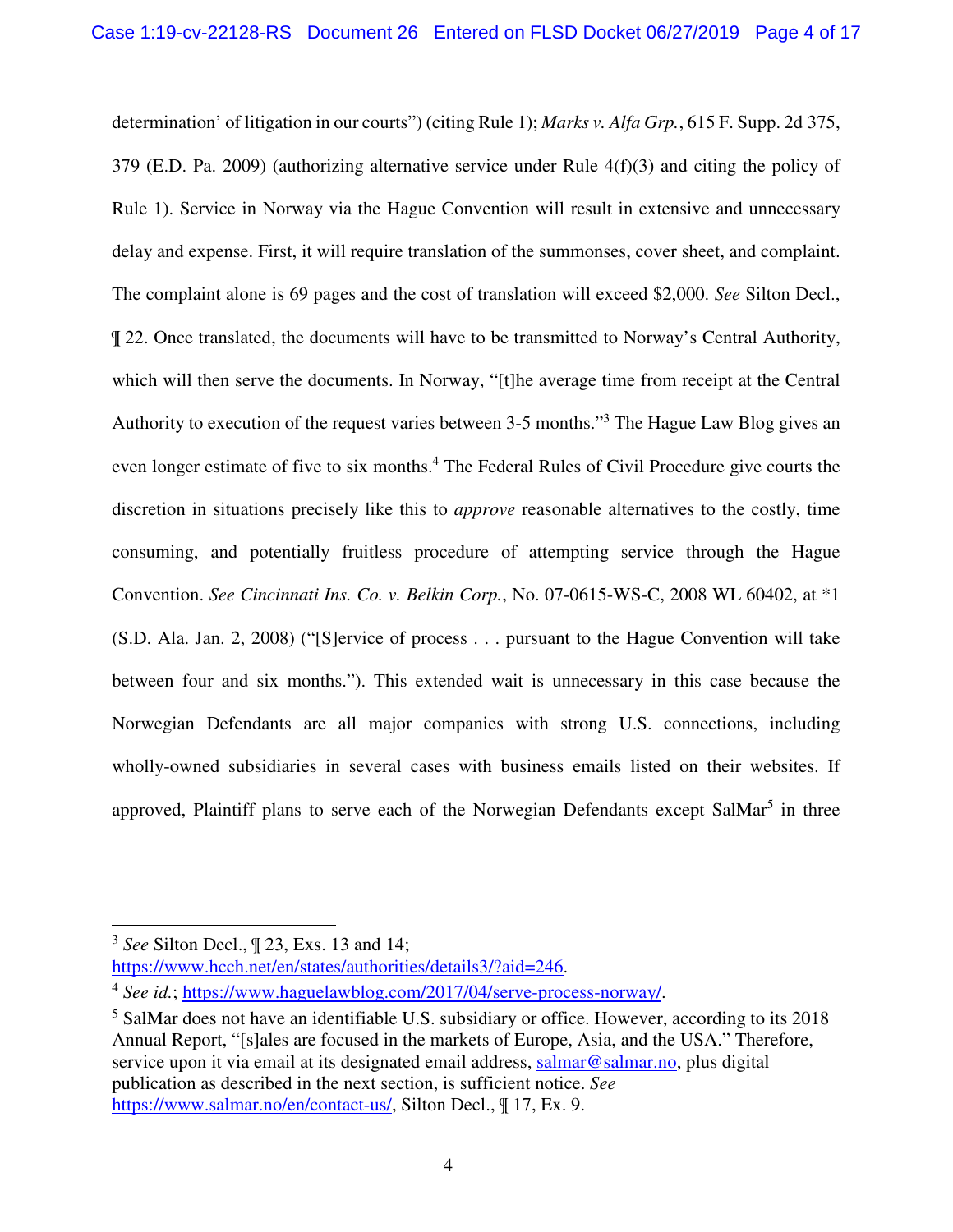separate ways to satisfy the Constitutional notice requirement. This Service Plan will also not violate any strictures of international law, the federal rules, or any other applicable law.

# **IV. THE SERVICE PLAN IS PERMISSIBLE UNDER THE FEDERAL RULES OF CIVIL PROCEDURE AND COURTS HAVE AUTHORIZED SUCH PLANS IN SIMILAR CIRCUMSTANCES.**

Service of process *outside* the United States is governed by Rule 4(f), which provides that such service may be made by means that include international agreements such as the Hague Convention or, under Rule 4(f)(3), "by other means not prohibited by international agreement, as the court orders." *See Brookshire Bros., Ltd. v. Chiquita Brands Inter., Inc.*, No. 05-CIV-21962, 2007 WL 1577771, at \*1-2 (S.D. Fla. May 31, 2007) (citations omitted) (finding that Rule 4(f)(3) includes no qualifiers or limitations indicating its availability only after attempting service of process by other means). "Rule 4(f)(3), Fed. R. Civ. P., allows a district court to order an alternate method for service to be effected upon foreign defendants, provided that it is not prohibited by international agreement, and is reasonably calculated to give notice to the defendants." *Abercrombie & Fitch Trading Co. v. 2cheapbuy.com*, No. 14-60250-CIV-ROSENBAUM,

2014 WL 11706443, at \*2 (S.D. Fla. Mar. 5, 2014). According to the Ninth Circuit:

As obvious from its plain language, service under Rule 4(f)(3) must be (1) directed by the court; and (2) not prohibited by international agreement. No other limitations are evident from the text. In fact, as long as court-directed and not prohibited by an international agreement, service of process ordered under Rule 4(f)(3) may be accomplished in contravention of the laws of the foreign country.

Rio Properties, Inc. v. Rio Intern. Interlink, 284 F.3d 1007, 1014 (9th Cir. 2002).<sup>6</sup> The Hague Convention Outline prepared by the Hague Conference on Private International Law explains that the Hague Convention is an optional or "non-mandatory" method of effecting service on foreign

<u>.</u>

 $6$  "Federal Rule of Civil Procedure  $4(h)(2)$  authorizes service of process on a foreign business entity in the manner prescribed by Rule 4(f) for individuals." *Id.*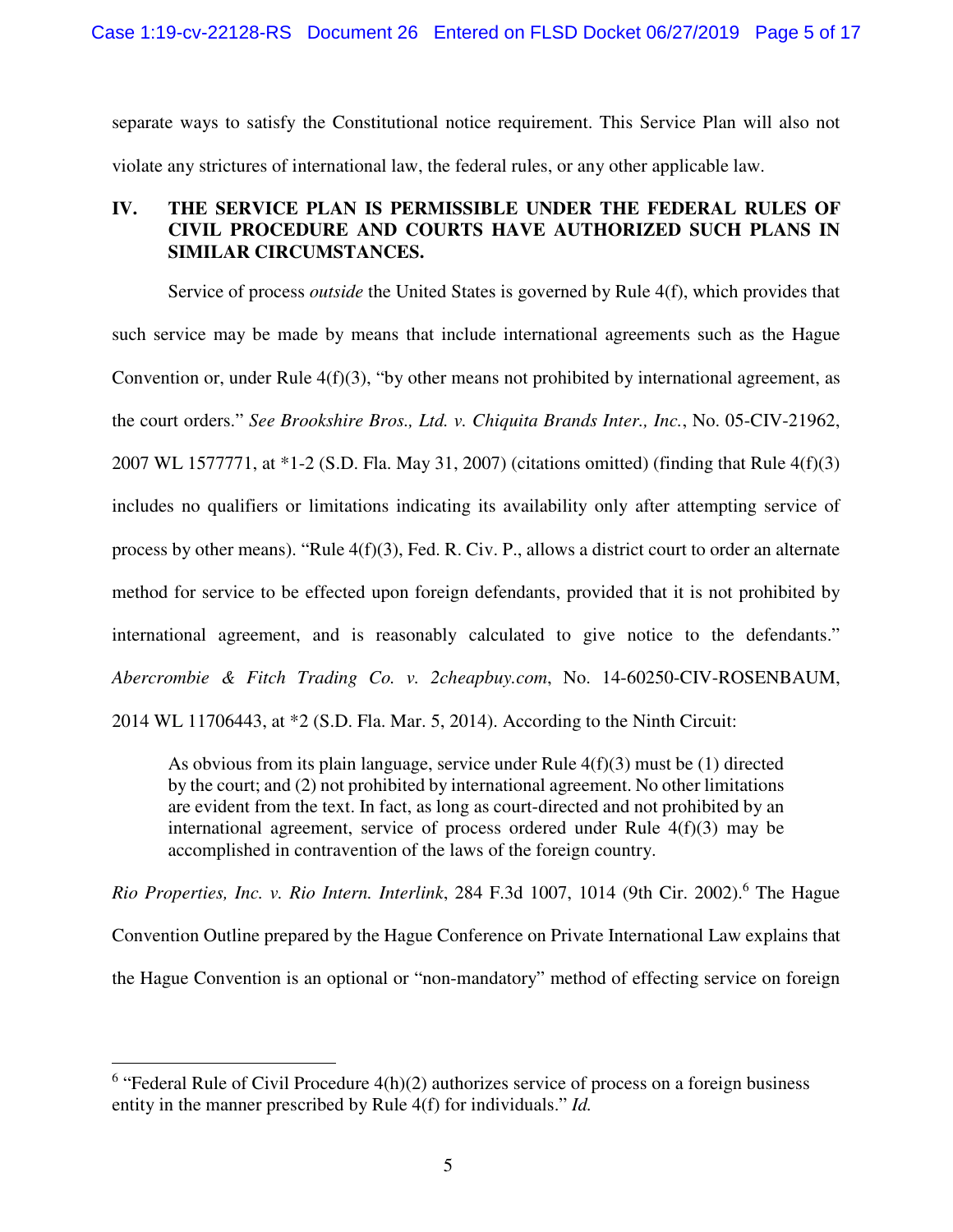defendants. *See* Silton Decl., ¶ 20, Ex. 12. In fact, the international agreements set forth in the Hague Convention *only* come into play if the local law of the forum where the civil action is pending requires that service of process to a foreign defendant physically take place within a foreign country. *Id*. ("[T]he law of the forum State determines whether or not a document has to be transmitted abroad for service in the other State."). The Florida Rules of Civil Procedure do not have any such requirement. Accordingly, the Hague Convention does not prohibit service of the Norwegian Defendants through other means. *See LDK Solar Securities Litg.*, No. C-07-05182-WHA, 2008 WL 2415186, at \*3 (N.D. Cal. June 12, 2008) ("Plaintiffs are therefore correct that nothing in the Convention bars the requested means of service."); *In re Cathode Ray Tube (CRT) Antitrust Litig.*, No. 07-5944-SC, 2008 WL 4104341, at \*1 (N.D. Cal. Sept. 3, 2008) ("The Hague Convention therefore does not prohibit service on Defendants under Rule  $4(f)(3)$ ."). Courts have rejected the argument that plaintiffs must use the other methods of overseas service authorized by Rule 4(f), such as the Hague Convention, before asking a court to authorize service by "other means." These subsections are not mutually exclusive and "there is no indication" they "are meant to be read as a hierarchy." *TracFone Wireless, Inc. v. Bitton*, 278 F.R.D. 687, 692 (S.D. Fla. 2012); *see also Atlas One Fin. Group, LLC v. Alarcon*, No. 12-CV-23400, 2014 WL 12571403, at \*4 (S.D. Fla. Feb. 28, 2014) (Rule 4(f)(3) "is not considered as a last resort or as extraordinary relief."); *Rio Props*, 284 F.3d at 1015. In *Rio Properties*, the court explained:

We find no support for [the defendant's] position. No such requirement is found in the Rule's text, implied by its structure, or even hinted at in the advisory committee notes.

By all indications, court-directed service under Rule  $4(f)(3)$  is as favored as service available under Rule  $4(f)(1)$  or Rule  $4(f)(2)$ . Indeed, Rule  $4(f)(3)$  is one of three separately numbered subsections in Rule 4(f), and each subsection is separated from the one previous merely by the simple conjunction "or." Rule  $4(f)(3)$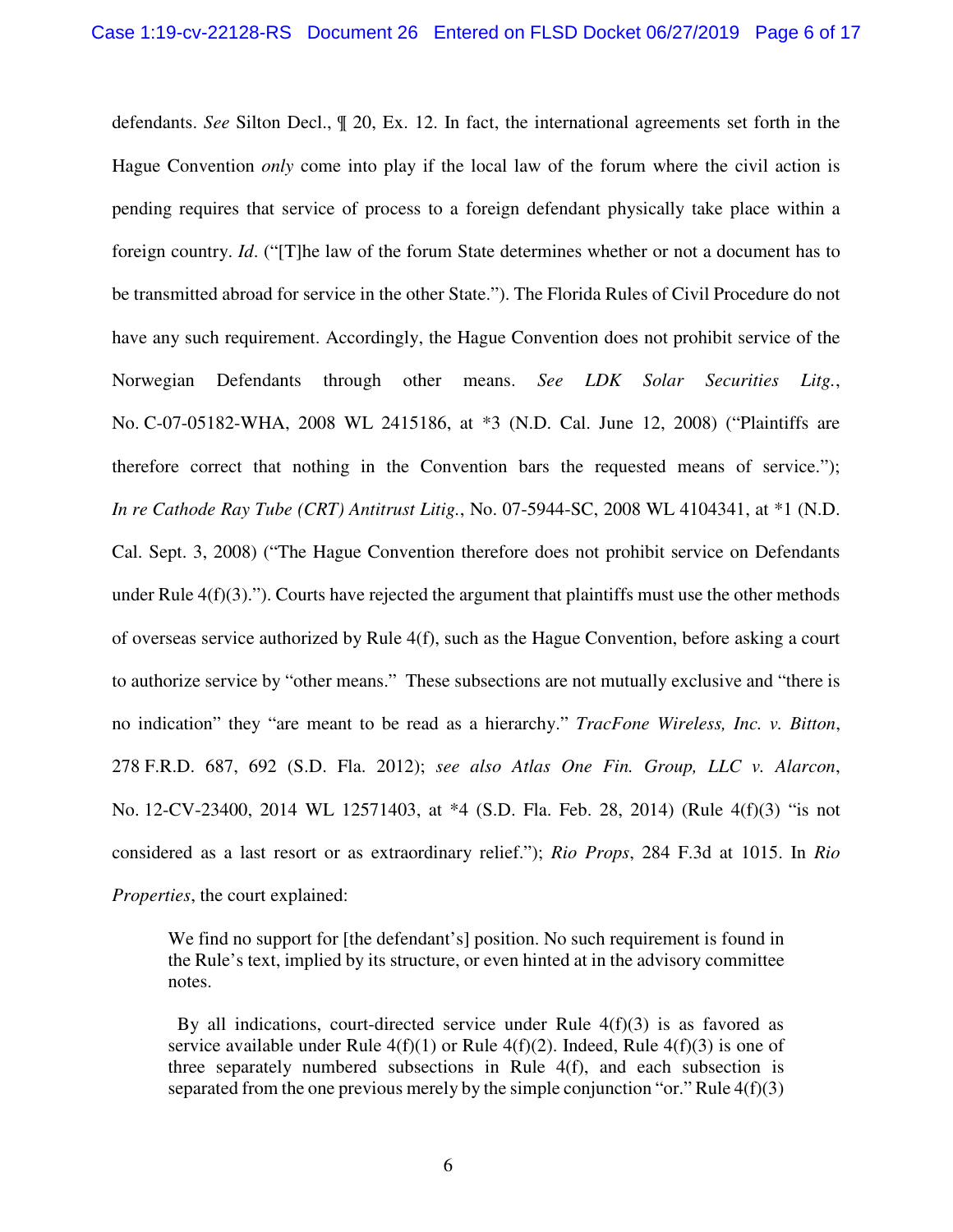is not subsumed within or in any way dominated by Rule 4(f)'s other subsections; it stands independently, on equal footing. Moreover, no language in Rules  $4(f)(1)$ or  $4(f)(2)$  indicates their primacy, and certainly Rule  $4(f)(3)$  includes no qualifiers or limitations which indicate its availability only after attempting service of process by other means.

*Id.* (footnote and citations omitted); *see also Bank Julius Baer & Co. Ltd. v. Wikileaks*, No. C 08-00824, 2008 WL 413737, at \*2 (N.D. Cal. Feb. 13, 2008) ("a plaintiff is not first required to attempt service under Rule  $4(f)(1)$  or Rule  $4(f)(2)$ " before seeking court approval to serve under Rule  $4(f)(3)$ ). Any "method of service crafted by the district court [pursuant to Rule  $4(f)(3)$ ] must be 'reasonably calculated, under all the circumstances, to apprise interested parties of the pendency of the action and afford them an opportunity to present their objections.'" *Rio Props.*, 284 F.3d at 1016-17 (quoting *Mullane v. Cent. Hanover Bank & Trust Co.*, 339 U.S. 306, 314 (1950)); *see also Nanya Tech. Corp. v. Fujitsu Ltd.*, No. 06-00025, 2007 WL 269087, at \*5 (D. Guam Jan. 25, 2007) ("We should not lose sight of what service of process is about, it is about giving a party notice of the pendency of an action and the opportunity to respond."); *Seiko Epson Corp. v. Glory South Software Mfg., Inc.*, No. 06-CV-477-BR, 2007 WL 219944, at \*2 (D. Or. Jan. 24, 2007) (noting that the federal rule "stresses actual notice, rather than strict formalism"). Service under Rule 4(f)(3) also "must comport with constitutional notions of due process." *U.S. Commodity Futures Trading Commc'n v. Aliaga*, 272 F.R.D. 617, 620 (S.D. Fla. 2011). It must provide "notice reasonably calculated, under all the circumstances, to apprise interested parties of the pendency of the action and afford them an opportunity to present their objections." *Mullane v. Cent. Hanover Bank & Trust Co.*, 339 U.S. 306, 314 (1950). While notice must only be "reasonably calculated to give notice to the defendants," Plaintiff's Service Plan for the Norwegian Defendants goes well beyond that bar, consisting of two parts: service on email addresses created by the Norwegian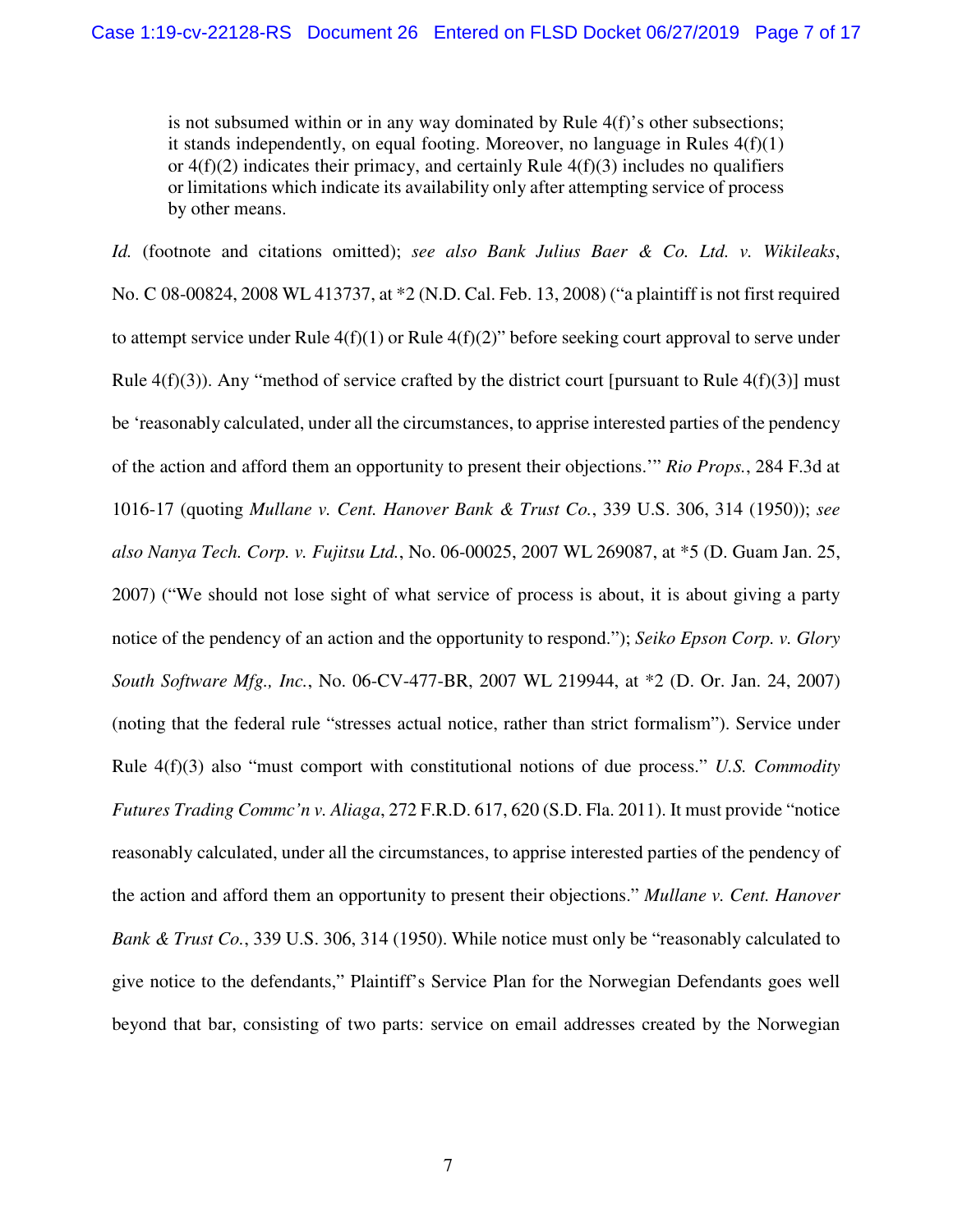Defendants themselves, as well as service on U.S. subsidiary offices (except SalMar, which has no U.S. office or subsidiary).

#### **A. Email Service Is Permissible and Practical.**

Email service is permissible and practical and is not violative of international law. *Stat Med. Devices, Inc. v. HTL-Strefa, Inc.*, No. 15-20590-CIV 2015, 2015 WL 5320947, at \*2-4 (S.D. Fla. Sep. 14, 2015) is instructive as to why email service is permissible here. In that case, the plaintiff sought permission under Rule 4(f)(3) for alternative service where the defendant was located in a jurisdiction (Poland) that was a signatory to the Hague Convention, but objected to Section 10. The plaintiff argued that alternative service was warranted on the ground that "properly serving the Foreign Defendant [] could require substantial additional time if international agreements and protocol are strictly followed . . . . These methods . . . would serve to expedite the service of process on the Foreign Defendant . . . so that this case may proceed on the merits without sacrificing adequate notice or due process." *Id.* at \*2. The district court agreed, found that email service to a defendant in Poland was not prohibited by the international agreement, and accepted plaintiff's argument that it is widely used within the Eleventh Circuit and comports with due process. *See id*. at \*3 (citing *Lexmark Int'l, Inc. v. Ink Techs Printer Supplies*, LLC, 295 F.R.D. 259, 261 (S.D. Ohio 2013)) (citations omitted); *see also Chanel, Inc. v. PVBAG.com*, No. 13- 23896- CIV-ALTONAGA/Simonton, 2013 WL 12065875, at \*2 (S.D. Fla. Nov. 6, 2013); *Fru Veg Mktg. v. Vegfruitworld Corp*., 896 F. Supp. 2d 1175, 1182-83 (S.D. Fla. 2012); *TracFone Wireless,* 278 F.R.D. at 694; *U.S. Commodity Futures Trading Comm'n*, 272 F.R.D. at 621; *Prewitt Enter. v. Org. of Petroleum Exporting Countries*, 353 F.3d 916, 921, 927 (11th Cir. 2003).<sup>7</sup>

-

<sup>7</sup> Other examples include: *Bank Julius Baer*, 2008 WL 413737, at \*2 (approving email service pursuant to Rule 4(f)(3)); *Jenkins v. Pooke*, No. C-07-30112-JSW, 2009 WL 412987, at \*2-3 (N.D. Cal. Feb. 17, 2009) (email service); *Williams-Sonoma Inc. v. Friendfinder Inc*.,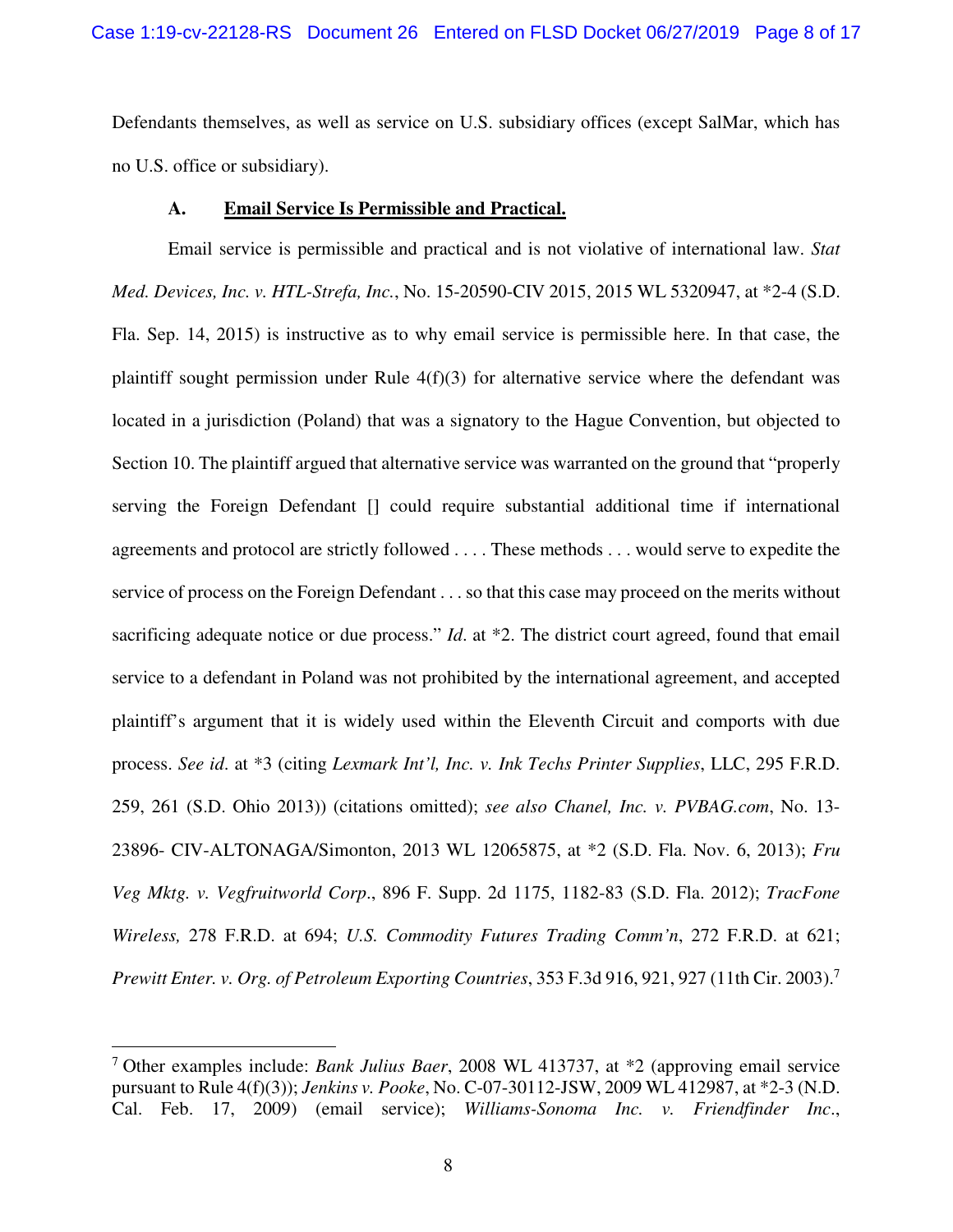Each of the Norwegian Defendants is a major international business that conducts substantial business by email and maintains well-kept webpages in the English language. *See, e.g.*, Leroy: post@leroyseafood.com<sup>8</sup>; <u>Bremnes</u>: bremnes@seashore.no<sup>9</sup>; <u>OQ</u>: jo@oceanquality.com<sup>10</sup>; <u>Mowi</u>: norway@mowi.com<sup>11</sup>; Grieg: info@griegseafood.com<sup>12</sup>; SalMar: salmar@salmar.no<sup>13</sup>; *see also* Silton Decl., Exs. 2-3, 6-8, 10.

#### **B. Digital Publication Adds to the Validity of Email Service.**

In addition to service by e-mail as described above, Plaintiff proposes service through a publication website where the complaint, and all other pleadings and documents would be posted, such that anyone accessing the website would find all documents filed in the case. Silton Decl.,  $\P$  3.

In addition to approving an identical digital publication format in *In re: Farm-Raised Salmon and Salmon Products Antitrust Litigation*, (Silton Decl., ¶ 3), the United States District Court for the Southern District of Florida held in a recent and highly analogous decision that service by email and digital publication is permissible where, as here, the defendants have not expressly objected to service by those means. *See generally Karsten Mfg. Corp. v. Store*, No. 18- 61624-CIV, 2018 WL 8060707 (S.D. Fla. July 26, 2018) (Altonaga, J.) The *Karsten* defendants were located overseas (in China, Indonesia, and other Asia-Pacific nations), but had done business within the Southern District of Florida. *Id.* at \*1. In support of their motion for alternative service, the *Karsten* plaintiffs submitted a declaration explaining that China was a signatory to the Hague

 $\overline{a}$ 

No. C-06-06572-KSW, 2007 WL 1140639, at \*1-2 (N.D. Cal. April 17, 2007) (email service permitted where foreign defendants refused to accept service).

<sup>8</sup> https://www.leroyseafood.com/en/contact/our-offices/

<sup>&</sup>lt;sup>9</sup> https://www.seashore.no/en/

<sup>10</sup> https://oceanquality.com/contact/

<sup>11</sup> https://mowi.com/contact/

<sup>12</sup> https://www.griegseafood.no/en/

<sup>13</sup> https://www.salmar.no/en/contact-us/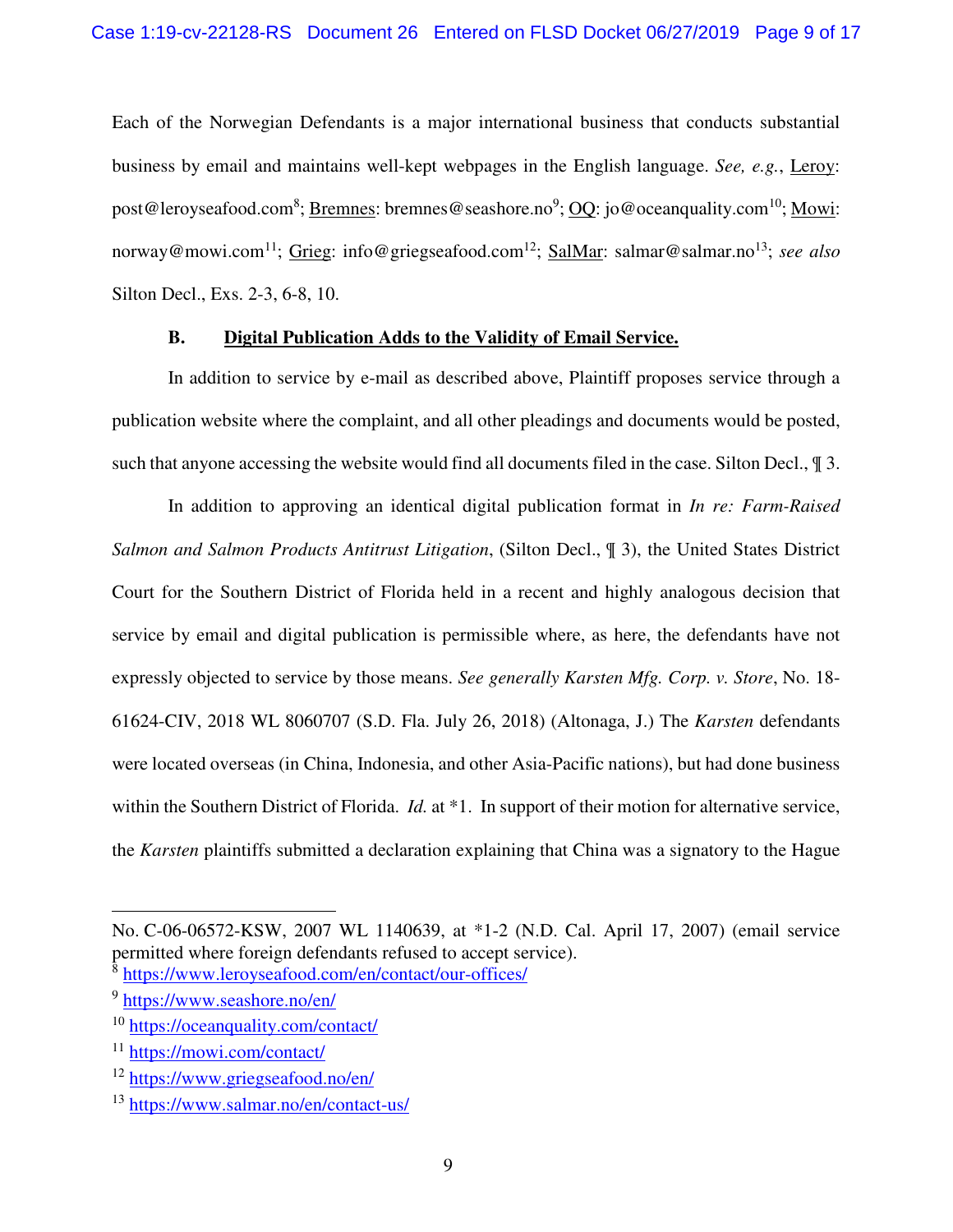Convention, but that it had declared its opposition to the service of documents in its territory by the alternative means of service outlined in Article 10 of the Hague Convention, which does not mention email or digital publication. *See id.* Explaining that "[w]here a signatory nation has objected to the alternative means of service provided by the Hague Convention, that objection is expressly limited to those means and does not represent an objection to other forms of service, such a e-mail or publication[,]" the Court stated that "[a] court acting under Rule 4(f)(3) therefore remains free to order alternative means of service" based on "e-mail or internet communication." *Id.* The Court concluded that service by e-mail and publication was "reasonably calculated to give notice to Defendants . . . where, as here: (1) the defendants conducted their business over the Internet; (2) the defendants used e-mail regularly in their businesses; and (3) the plaintiff shows email is likely to reach defendants." *Id.*at \*2 (citing *Rio Props.*, 284 F.3d at 1017-19).

Judge Altonaga in her opinion in *In re: Farm-Raised Salmon and Salmon Prods. Antitrust Litig.*, relied squarely on *Karsten* when it approved the identical plan of alternative service in the related direct purchasers salmon antitrust case. *See* Silton Decl., Ex. 1.

Both the United States and Norway are signatories to The Hague Convention on the Service Abroad of Extra-Judicial Documents in Civil and Commercial Matters, Nov. 15, 2965, 20 U.S.T. 361 (the "Hague Convention"), which does not specifically preclude service by e-mail or publication. *See Karsten*, 2018 WL 8060707, at \*1. Where a signatory nation has objected to the alternative means of service provided by Section 10 of The Hague Convention, that objection is expressly limited to those means listed in the objection and does not present a blanket objection to other forms of service, such as e-mail or publication. *See, id.*  at \*2 (authorizing service by e-mail and publication) (citing *Stat. Med. Devices, Inc. v. HTL-Strefa, Inc*., Case No. 15-cv-20590, 2015 WL 532097, at \*3 (S.D. Fla. Sept. 14, 2015 (authorizing service by e-mail)). A court acting under Rule  $4(f)(3)$ therefore remains free to order alternative means of service where a signatory nation has not expressly objected to those means. *See Karsten*, 2018 WL 8060707, at \*2 (citing *Gurung v. Malhotra*, 279 F.R.D. 215, 219 (S.D.N.Y. 2011)).

Silton Decl., Ex. 1 at 2-3. As the Court ordered in both *Karsten* and the related direct

purchasers' salmon antitrust case, service by e-mail and digital publication is appropriate here.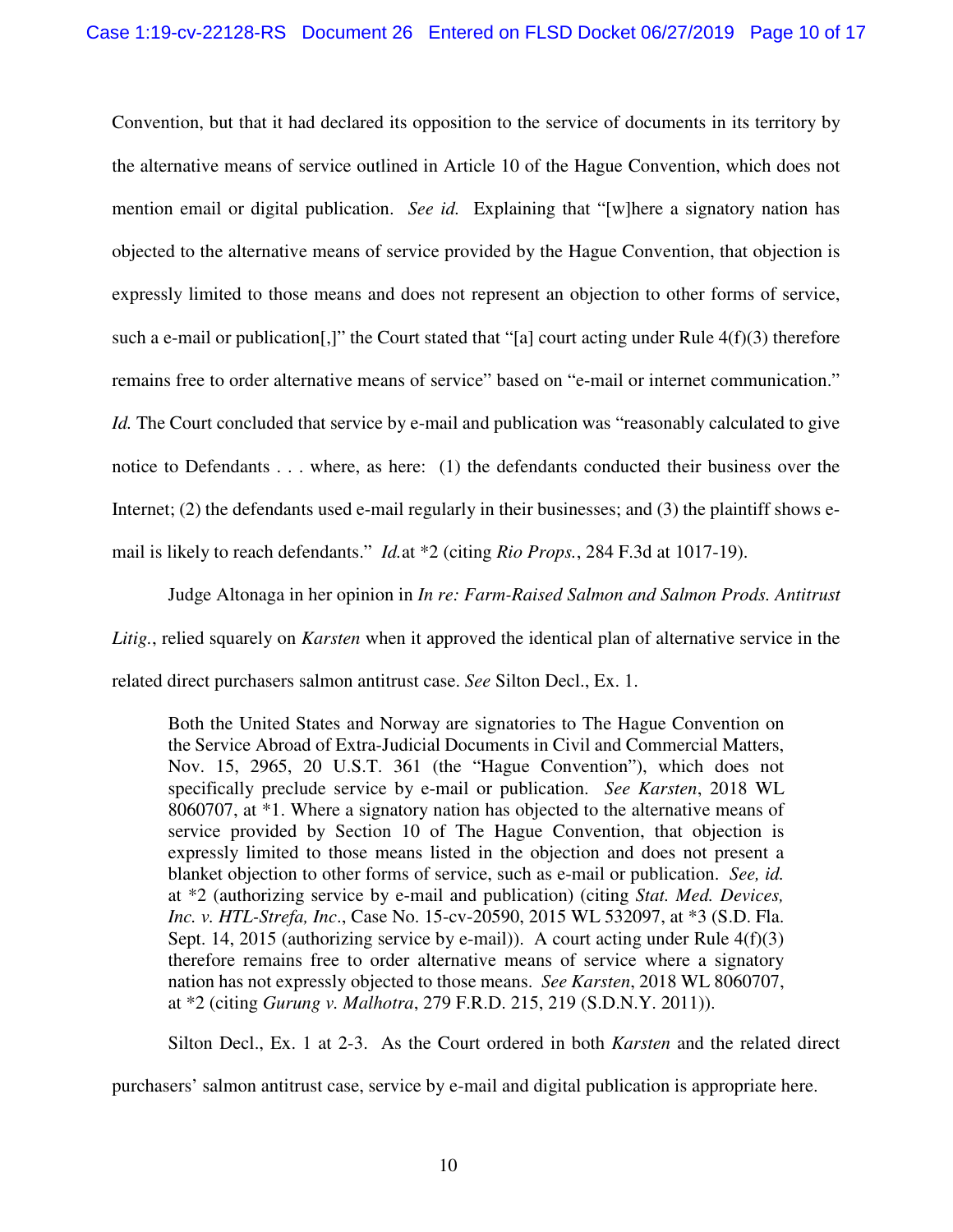# **C. Subsidiary/Local Office Service Is Permissible and Plaintiff Seeks Court Permission in an Abundance of Caution.**

In addition to the e-mail and digital publication notice approved by this Court in both *Karsten* and the related direct purchasers' salmon antitrust case as described above, Plaintiff also proposes to effect service on the Norwegian Defendants' U.S. subsidiaries, where available. Service on a subsidiary of a foreign corporation is often permissible as an independent means of accomplishing service, if that subsidiary is an agent*. See, e.g*., *In re Cathode Ray Tube (CRT) Antitrust Litig.*, 2008 WL 4104341, at \*1 (service of foreign defendant through domestic subsidiary and counsel); *LDK Solar Securities Litig.*, 2008 WL 2415186, at \*4 (authorizing service on local subsidiary); *Volkswagenwerk AG v. Schlunk*, 486 U.S. 694, 707-08 (1988) (Hague Convention need not be used to serve process on a foreign corporation when service can be made on a U.S. subsidiary with a sufficiently close relationship to overseas parent); *Dewey v. Volkswagen AG*, 558 F. Supp. 2d 505, 513-15 (D.N.J. 2008) (service upon Volkswagen of America ("VWoA") was effective upon Volkswagen AG because agency relationship existed but service upon VWoA was not effective against Audi AG and Volkswagen De Mexico, S.A. de C.V. because neither of those entities had an agency relationship with VWoA); *Lamb v. Volkswagenwerk AG*, 104 F.R.D. 95, 97-101 (S.D. Fla. 1985) (control exercised by German parent corporation over wholly owned U.S. subsidiary was sufficient basis for finding that parent transacted business in Florida or that subsidiary acted as parent's agent; objection of Federal Republic of Germany to direct mail service pursuant to Hague Service Convention inapplicable when service accomplished upon alter ego within United States); *Zisman v. Sieger*, 106 F.R.D. 194, 199-200 (N.D. Ill. 1985) (service accomplished within United States on local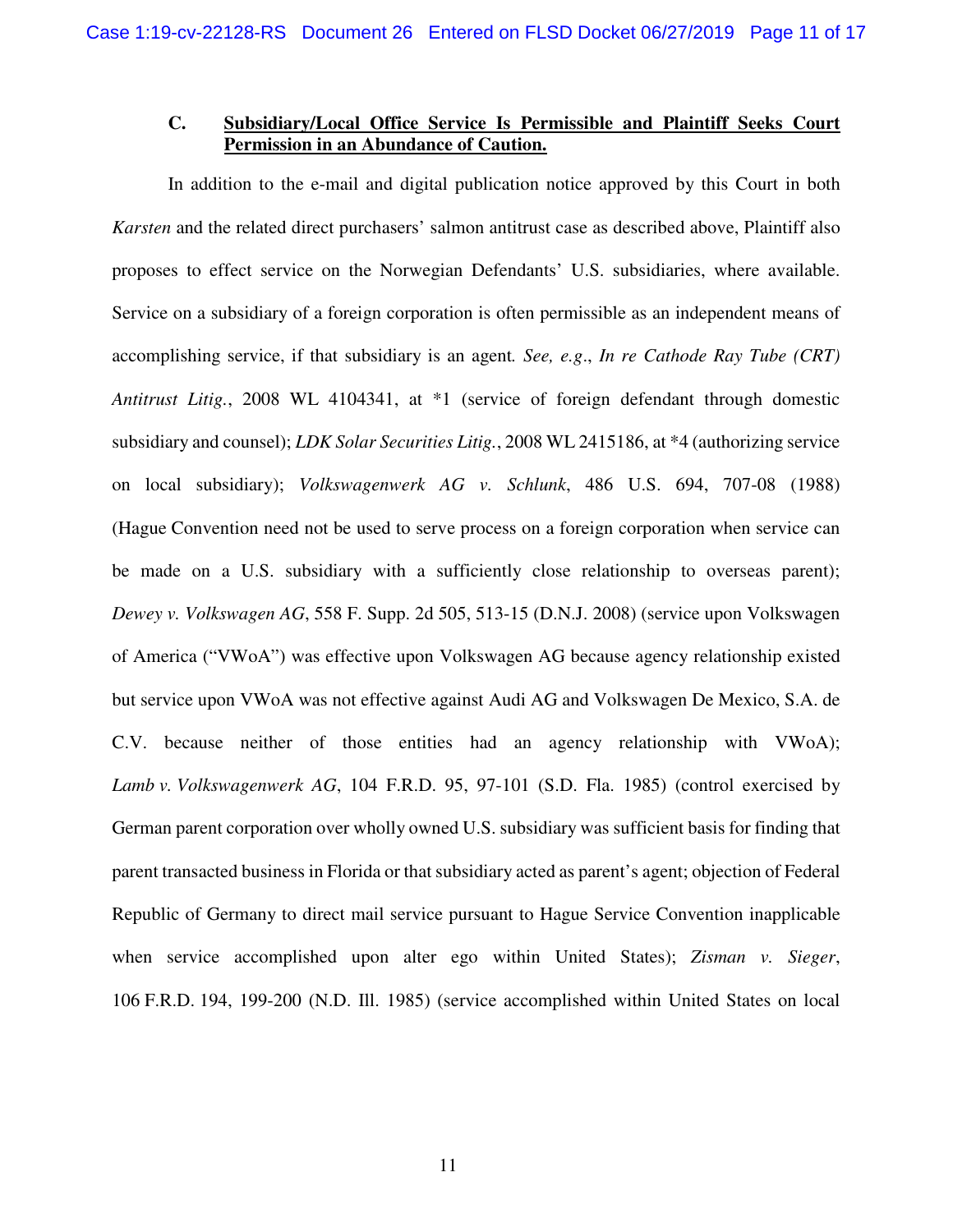agent of foreign defendant renders Hague Service Convention inapplicable). Florida's long-arm

statute likewise provides for service on a foreign corporation:

(2) If a foreign corporation has a resident agent or officer in the state, process shall be served on the resident agent or officer.

(3) Any person, firm, or corporation which sells, consigns, or leases by any means whatsoever tangible or intangible personal property, through brokers, jobbers, wholesalers, or distributors to any person, firm, or corporation in this state is conclusively presumed to be both engaged in substantial and not isolated activities within this state and operating, conducting, engaging in, or carrying on a business or business venture in this state.

Fla. Stat. § 48.181. Further, sections 48.181(3) and 48.181(1) provide that if a nonresident defendant does business in the forum through "brokers, jobbers, wholesalers, or distributors," service through such an entity is proper as service on an agent of process." *See Vega Glen v. Club Mediterranee, S.A*., 359 F. Supp. 2d 1352, 1356 (S.D. Fla. 2005) (finding plaintiffs failed to allege sufficient facts to show agency.). Fla. Stat. § 48.081 states in pertinent part:

(1) Process against any private corporation, domestic or **foreign**, may be served:

(a) On the president or vice president, or head of the corporation;

(b) In the absence of any person described in paragraph (a), on the cashier, treasurer,

secretary, or **general manager**;

(c) In the absence of any person described in paragraph (a) or paragraph (b), on any director; or

- (d) In the absence of any person described in paragraph (a), paragraph (b), or paragraph
- (c), on any officer **or business agent** residing in the state.
- (2) If a foreign corporation has none of the foregoing officers or agents in this state, **service may be made on any agent transacting business for it in this state**.

*Id.* (emphasis added); *see also* Rule 4(e)(1) (service may be accomplished "following state law for serving a summons in an action brought in courts of general jurisdiction in the state where the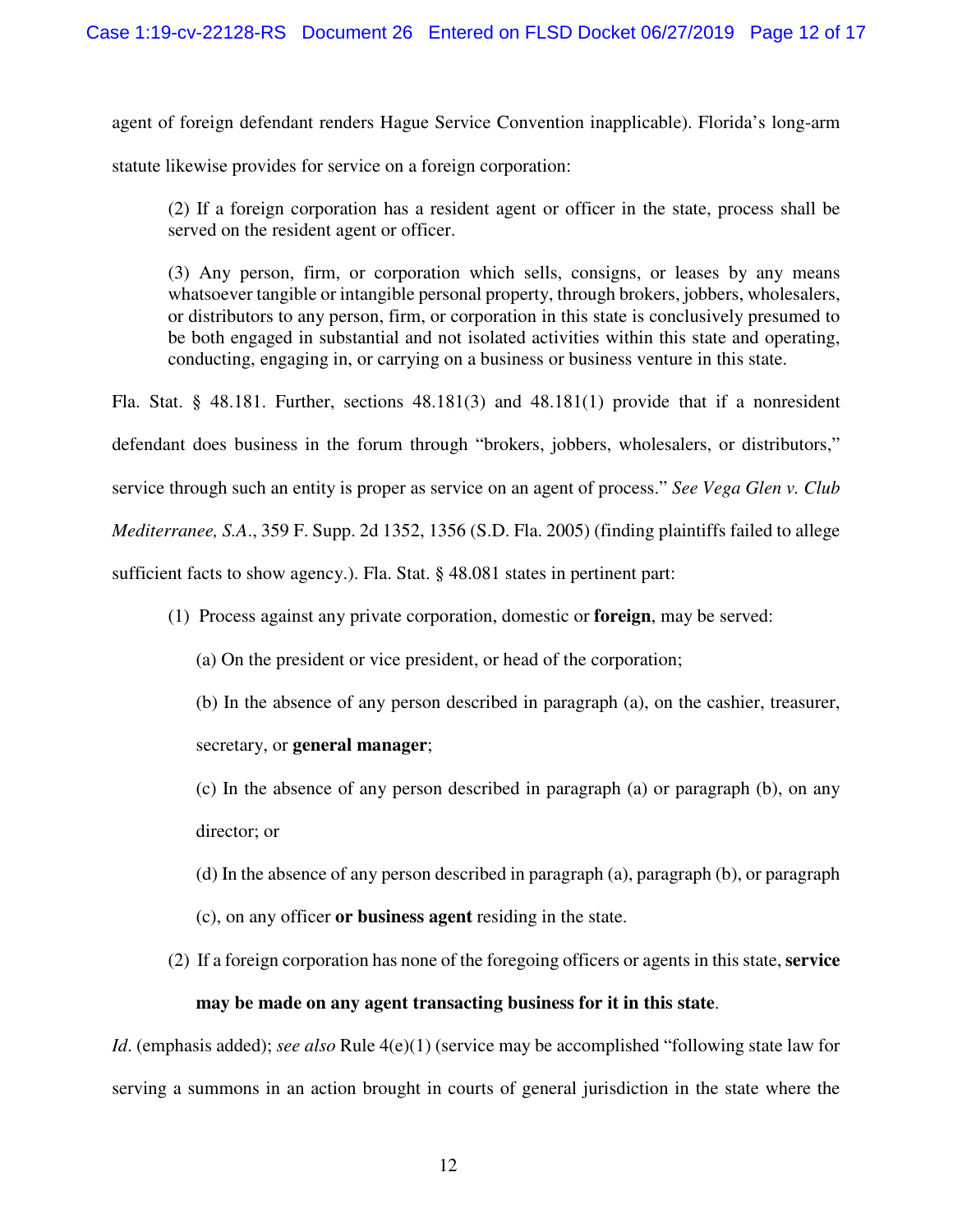district court is located or where service is made"). Thus, service on a subsidiary or local office need not be "alternative service" under Rule  $4(f)(3)$ ; rather, it qualifies as standard service of process under Rule 4(e). Nonetheless, Plaintiff includes it as part of the Service Plan. *See, e.g.*, *LDK Solar Securities Litig.*2008 WL 2415186, at \*3 (authorizing service of certain foreign defendants via service upon California office of corporation in which they served as officers pursuant to Rule 4(f)(3), notwithstanding that Hague Convention service had not yet been attempted). Based on the foregoing rules and authorities, Plaintiff seeks authorization to serve the following Norwegian Defendants through their domestic agents:

# 1. Mowi ASA (fka Marine Harvest ASA)

Mowi is a Norwegian seafood company with operations in several countries around the world. Mowi has at least two-wholly owned subsidiaries in the United States: Marine Harvest USA in Florida and Ducktrap in Maine. Mowi's website advertises that "Mowi USA is located in sunny Florida where salmon are flown in daily from Canada, Chile, Norway and other fish farms around the world." *See* Silton Decl., Ex. 2. Mowi's website also provides a postal address in Medley, Florida. *Id*. News articles have described the Miami-based entity as the "US downstream division" of Mowi ASA.<sup>14</sup> Silton Decl., Ex. 3. Finally, Marine Harvest ASA recently changed its name to Mowi ASA. In lockstep, Marine Harvest USA, LLC filed a change of name to change its name to Mowi USA, LLC. Silton Decl., ¶ 10, Ex. 4. The Mowi website also lists three high-level employees as contacts in the United States:

> • Robert Clark, Sales Director Consumer Products. Robert Clark's Linkedin page lists him as the "Sales Directors, Consumer Products US at Marine Harvest Group."

<u>.</u>

<sup>&</sup>lt;sup>14</sup> See Marine Harvest to More-Than Double Miami Production with New Plant, MLEX, Jan. 26, 2018, https://www.undercurrentnews.com, attached as Exhibit 3 to the Silton Decl.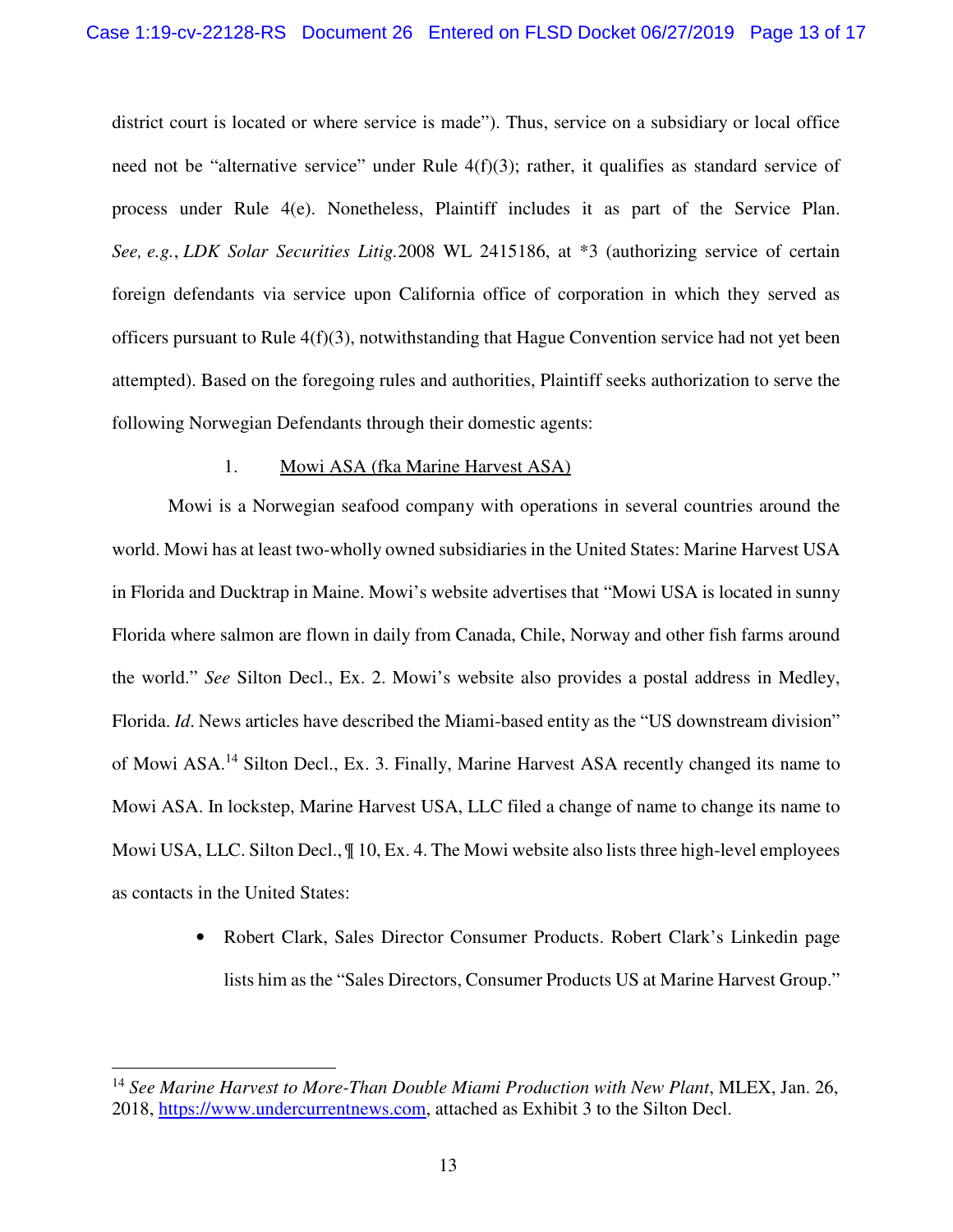- Diana Dumet, Marketing Director.
- Greg Dumais, Sale Manager (Ducktrap). Ducktrap is another Mowi subsidiary based in Maine.

#### Silton Decl., ¶¶ 7-12.

<u>.</u>

Further, the 2018 Mowi Integrated Annual Report, hosted on its website, boasts of the extent of their Miami ties: "In March, Mowi moved its operations to a new plant twice the existing site."<sup>15</sup> Clearly, Mowi holds the Miami headquarters out as a part of Mowi ASA. Thus, Marine Harvest USA is a wholly-owned subsidiary of Mowi and a mere "downstream division" of Mowi, and when Mowi recently changed its name, Marine Harvest USA followed suit. Therefore, service on Mowi via Marine Harvest USA is constitutionally sufficient and permissible.

#### 2. OQ

OQ is a foreign corporation engaged in the salmon distribution business, with its headquarters in Bergen, Norway. Among the entities it operates through is OQ USA, a Delaware corporation headquartered in Dallas, Texas. That same Dallas office is listed as a "Sales Office" of OQ on its website, staffed by a General Manager, Dennis Bryant. *See* Silton Decl., ¶ 13, Ex. 5. Dennis Bryant is likewise the General Manager listed as the sales manager of OQ USA. Therefore, service upon Dennis Bryant in his capacity as General Manager of OQ and OQ USA is sufficient to serve OQ.

# 3. Grieg and Bremnes

Service upon OQ at its Dallas sales office is also sufficient to accomplish service on Grieg and Bremnes, each of which are Norwegian companies, either by itself or as a component of the Service Plan. As noted on the front page of OQ's website, "Ocean Quality is the sales organisation

<sup>15</sup> Mowi 2018 Annual Report at 140, https://issuu.com/hg-9/docs/mowi\_annual\_report\_2018\_4e0dacb83168e4?e=19530043/68703955.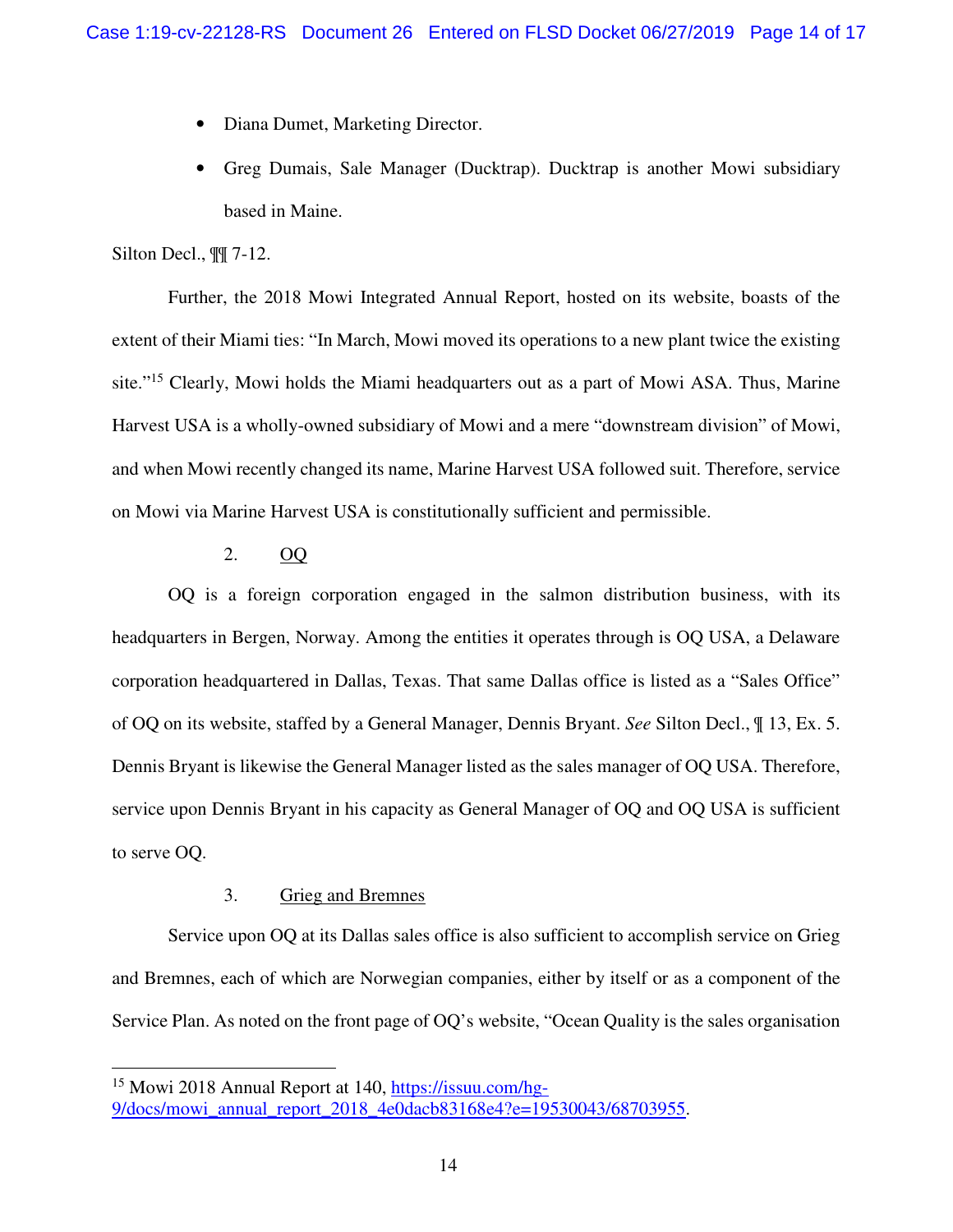[sic] of Grieg Seafood and Bremnes Seashore."<sup>16</sup> Thus, OQ holds itself out as a subdivision and an agent of Grieg and Bremnes. Bremnes reciprocates, stating on its web page that OQ is "the sales organization of Grieg Seafood and Bremnes Seashore[.]" *See* Silton Decl., Ex 6, 7. Grieg's webpage likewise confirms on its "Sales" page that "Ocean Quality AS is the sales organization of Grieg Seafood and Bremnes Seashore (60% owned by Grieg Seafood ASA and 40% owned by Bremnes Fryseri AS)." *See* Silton Decl., ¶ 15, Ex. 7. Grieg then lists contact information for OQ for those that wish to buy Grieg products. *Id*. Further, Grieg owns 60% of OQ and Bremnes owns  $40\%$  of OQ, demonstrating their effective control over OQ.<sup>17</sup> Clearly, Grieg and Bremnes use OQ to sell and distribute its product around the globe, including in the United States. In sum, OQ is the business agent of both Bremnes and Grieg and it may properly receive service of the summons and complaint on behalf of both companies. *See* Silton Decl., ¶ 16, Ex. 8.

## 4. Leroy

Leroy, while based in Norway, has a sales office in the United States. Leroy USA, a North Carolina corporation with its principal place of business in Chapel Hill, is a distribution subsidiary of Leroy, which exists to distribute Leroy products in the United States and thus may properly receive service of the summons and complaint on behalf of Leroy. *See* Silton Decl., ¶ 18, Ex. 10.

# **V. CONCLUSION**

For the reasons set forth above, Plaintiff respectfully requests that the Court enter an Order authorizing alternative service of process on the six Norwegian Defendants pursuant to the threepart Service Plan.

Dated: June 27, 2019

<u>.</u>

<sup>16</sup> *See* https://oceanquality.com/?pageID=28.

<sup>17</sup> *See* https://oceanquality.com/about-us/.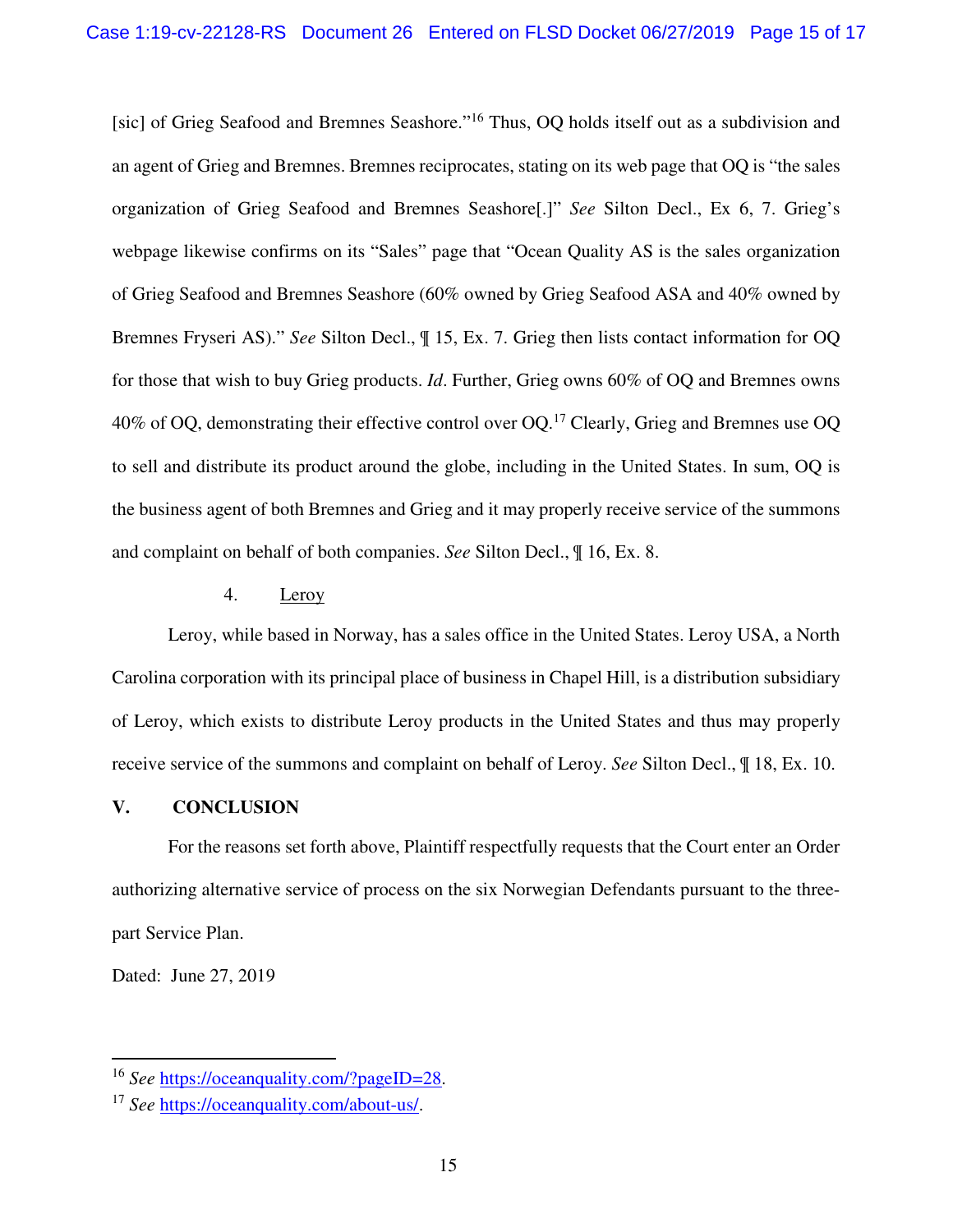# **SHEPHERD FINKELMAN MILLER & SHAH, LLP PRITZKER LEVINE LLP**

1625 North Commerce Parkway, Suite 320 Oakland, CA 94612 Fort Lauderdale, FL 33326 Tel: 415-692-0772 Tel: 954-515-0123<br>Fax: 866-300-7367 Fax: 415-366-6110<br>ecn@pritzkerlevine Email: jgoldstein@sfmslaw.com

# **WOLF HALDENSTEIN ADLER FREEMAN & HERZ LLP** Richard J. Vita

Fred Taylor Isquith (Admitted PHV) Boston, MA 02109 Thomas H. Burt (Admitted PHV) Tel: 617-426-6566 Veronica Bosco (Admitted PHV) Email: rjv@vitalaw.com 270 Madison Avenue New York, New York 10016 Fax: 212-545-4653 **P.L.L.P.** isquith@whafh.com<br>burt@whafh.com bosco@whafh.com 100 Washington Av. S., Suite 2200

*/s/ Jayne A. Goldstein\_\_\_\_\_\_\_\_\_\_\_\_\_\_\_\_\_\_* Elizabeth C. Pritzker (Admitted PHV) 180 Grand Avenue, Suite 1390 ecp@pritzkerlevine.com

# **VITA LAW OFFICES P.C.**

100 State Street, Suite 900

# Tel: 212-545-4600 **LOCKRIDGE GRINDAL NAUEN**

Heidi M. Silton (Admitted PHV) Minneapolis, MN 55401-2159 Tel: 612-596-4092 Email: hmsilton@locklaw.com